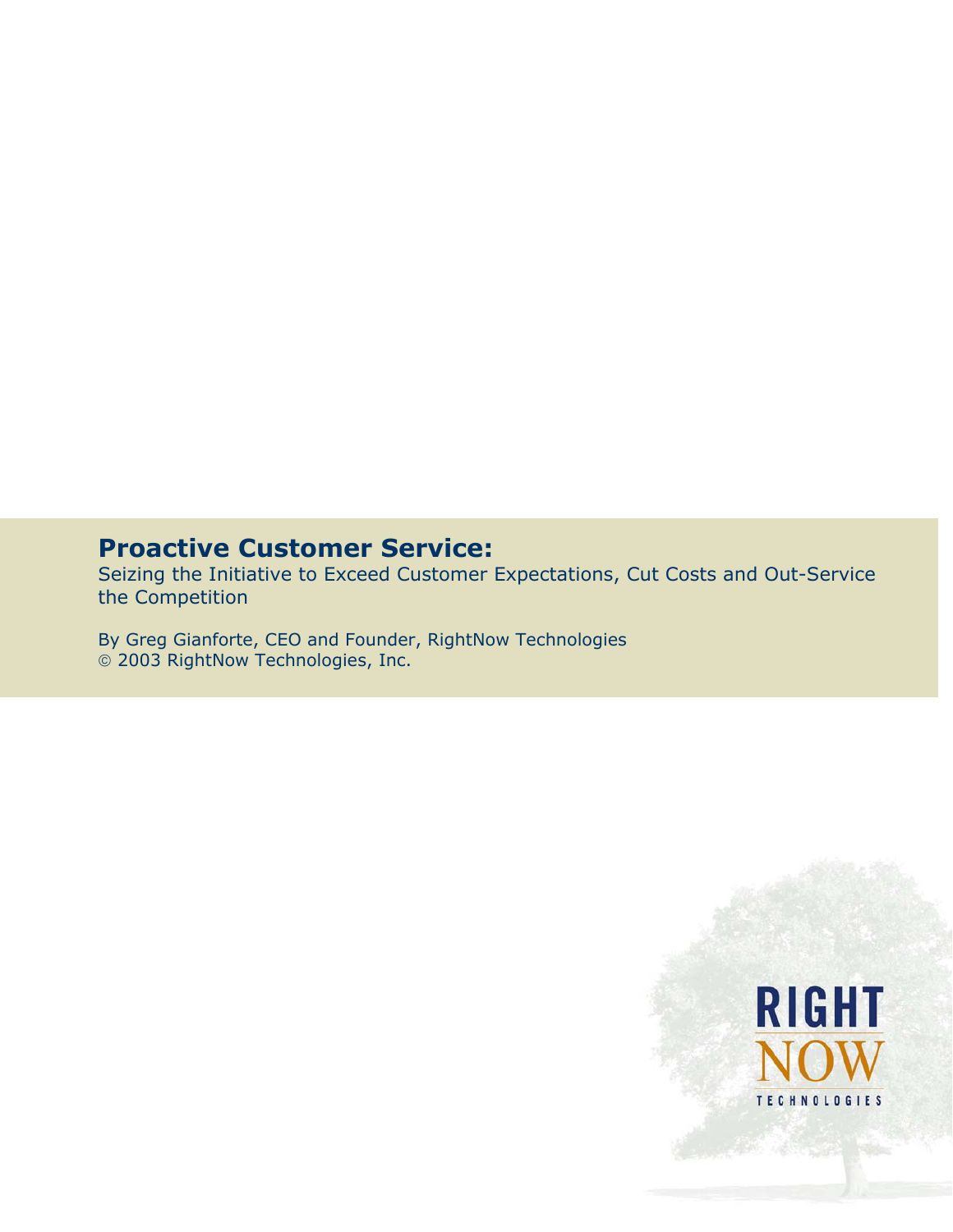## **Table of Contents**

| <b>Executive Summary</b>                   |   |
|--------------------------------------------|---|
| Why now?                                   |   |
| How Proactive Customer Service Works       |   |
| Requirements of Proactive Customer Service |   |
| <b>Getting Started</b>                     | q |
| About the Author                           | q |
| About RightNow                             |   |

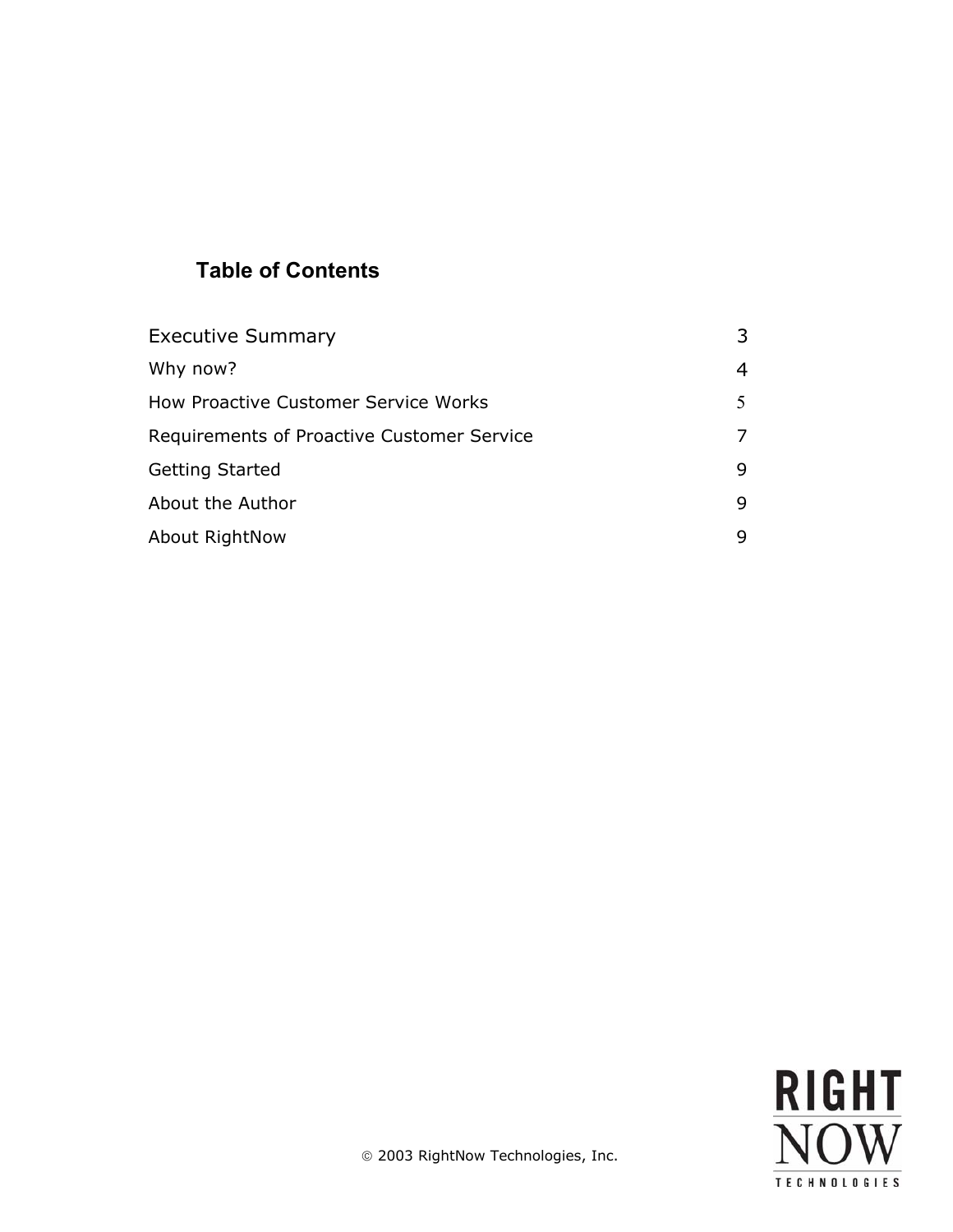## **Executive summary**

In business, as in life, it's often wise to seize the initiative. Reacting to problems after they occur is usually more expensive than addressing them proactively. It also usually means that the problem gets bigger than it would have been if it got nipped in the bud.

This principle applies to customer service as well. While most customer service organizations (CSOs) have traditionally operated almost exclusively in reactive mode—responding to customer queries as they arrive—it is also possible to address customer service issues proactively. With a simple shift in thinking and the appropriate enabling technology, CSOs can seize the initiative and become highly proactive in their communications and problem solving.

A proactive approach to customer service delivers many benefits. First, it significantly improves the quality of customer service. No matter how quickly a CSO responds to a customer inquiry, there is still a lag between the customer's awareness of the problem and its resolution. With proactive customer service, problems can be eliminated before the customer is even aware of them. Such proactive care demonstrates the extent of a company's commitment to customer satisfaction and substantially exceeds customers' expectations. This high quality of service can be a serious competitive differentiator and ensure the longevity of customer relationships. Second, proactive customer service reduces costs. The math is simple. Just compare the cost of receiving and responding to several hundred phone calls and emails to the cost of sending a single, well-crafted email message to a targeted list. By pre-empting inbound inquiries, proactive CSOs can replace interactions that cost several dollars with interactions that cost pennies. Third, proactive communications allows CSOs to support more customers and more products within existing staffing levels. With automated proactive service mechanisms carrying more of the burden, CSO headcount no longer has to grow in proportion to demand. The proactive, automated handling of routine issues also frees CSO staff to focus on more complex and/or urgent problems that truly warrant their personal attention and skills.

This paper describes the mechanisms and techniques companies are using to deliver proactive customer service. It also details the benefits that these companies are experiencing as a result of going proactive. These benefits—including stronger customer relationships, lower operating costs and better use of human resources—are available to any CSO that follows their example and seizes the initiative.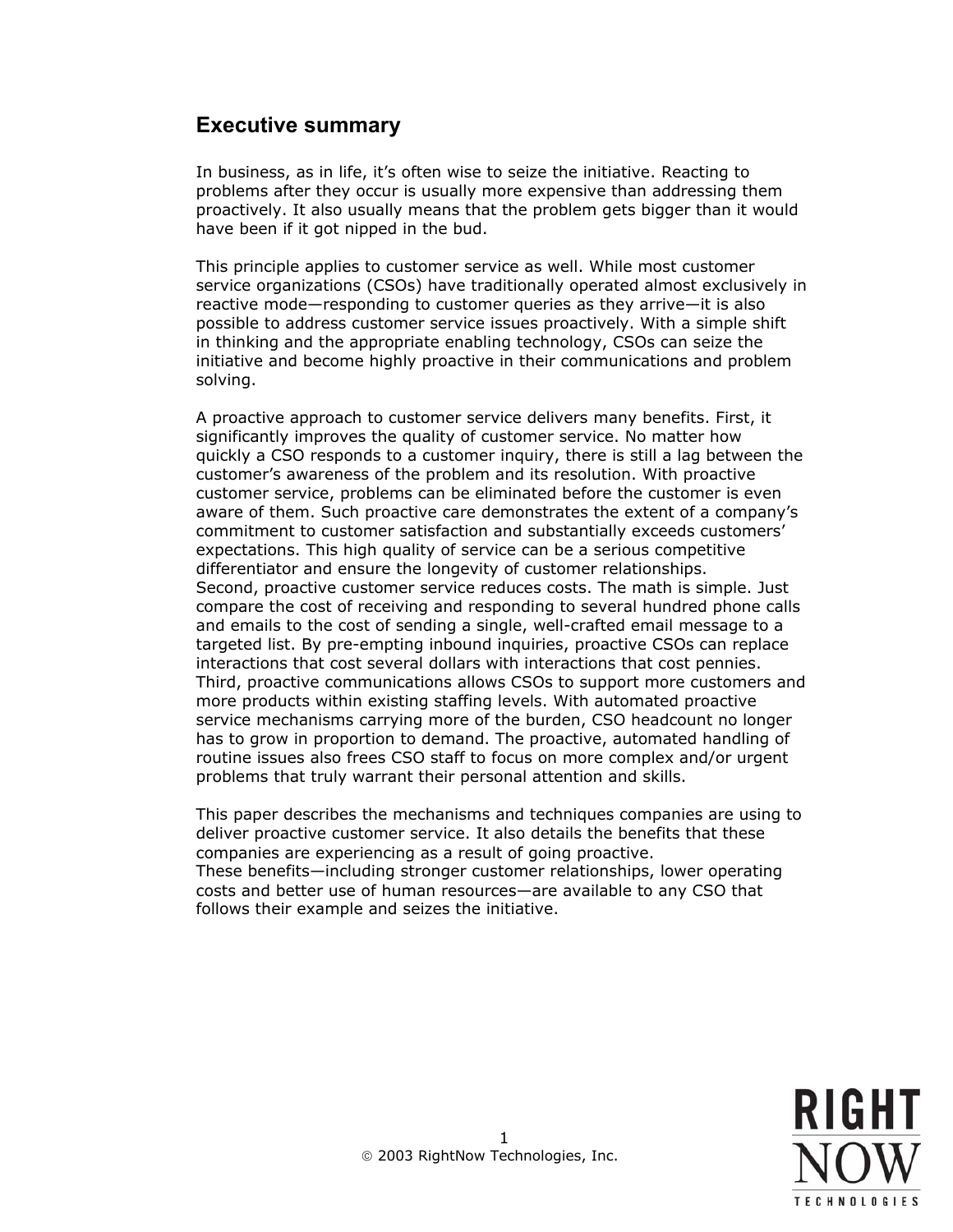## **Why now?**

These are challenging times for CSOs. Tight economic conditions make corporate decision-makers leery about increasing the budgets of their CSOs, which are generally viewed as cost centers. Yet these same companies continue to gain customers and introduce new products—increasing CSO workloads.

To make matters worse, no one can afford to let the quality of their customer service deteriorate. In fact, in many markets, customer service is actually a critical competitive differentiator. So CSOs not only have to handle bigger workloads. They also have to keep improving quality.

Simply put, CSOs are under more pressure than ever to do more with less. But it's not all doom and gloom. The good news is that the emergence of the Internet as a channel for customer service has created new opportunities for improving the efficiency of CSOs. The overwhelming majority of business and consumer customers alike have Internet access, and almost everyone checks their email daily. By leveraging email, web and chat channels, CSOs can greatly reduce workloads at the call center—where transaction costs are high and hold-times can lead to dissatisfaction.

In fact, by using Internet channels to proactively address service issues, CSOs can actually pre-empt inbound workloads. This proactive approach:

- exceeds customer expectations by giving them answers before they even ask a question
- strengthens customer relationships by tangibly demonstrating commitment to their satisfaction
- reduces costs by reducing inbound phone and email traffic
- allows more customers and more products to be supported within existing staffing levels
- delivers competitive advantage by out-servicing non-proactive rivals

And there's more good news. For the first time, the technology necessary to take advantage of Internet channels in a proactive way is readily available to CSOs of any size and structure. Thus, the challenges that CSOs face today are actually an opportunity in disguise. By becoming proactive, CSOs can deliver significant competitive advantage and contribute to overall corporate performance. That's why it's so crucial that they make the strategic move to proactive customer service.

## **How Proactive Customer Service Works**

Proactive customer service uses a variety of techniques and processes to get information to customers before they initiate an interaction themselves. These techniques and processes will vary from company to company depending on variables such as the nature of the products and services being supported, the skill level of the company's customer base and the type of ongoing communications that already take place between the company and its customers.

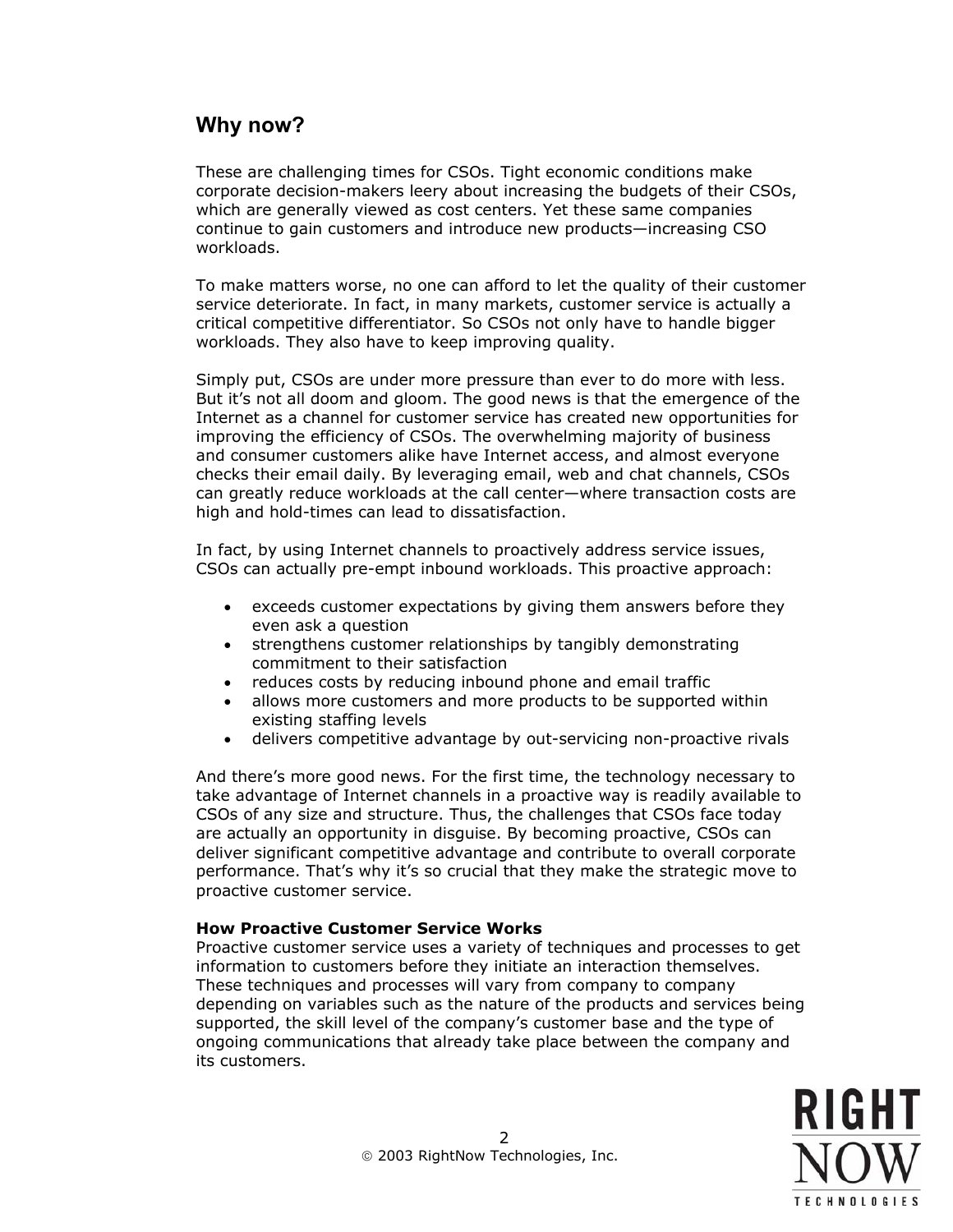Proactive CSOs, however, generally adopt one or more of the following core techniques and processes.

#### **Proactive messaging**

One of the core techniques of proactive customer service revolves around email messaging. Email is the ideal medium for distributing a single message to any number of recipients and can be applied to a wide range of service-and-support issues.

Obviously, proactive messaging can be very useful when a flaw in a product or documentation is discovered. Buyers of that product can quickly be informed about the problem—allowing it to be remedied immediately with minimum impact on the call center.

However, proactive messaging can be applied to less extreme issues. For example, if a CSO notices that a large number of customers fitting a certain profile are asking a specific question about how to adapt a product to their particular needs, it makes sense to send that information to all customers fitting that profile. This is helpful to customers who haven't even thought about asking the question (even though they might have the same need) and clearly demonstrates the company has an intimate understanding of its customers' needs. It will also preempt any inquiries on the topic that customers might have otherwise made by phone or email—which would have to be handled individually at greater cost to the CSO.

Proactive messaging can also be used to notify customers when some important piece of information—about a product, service or policy—changes. This ensures that customers don't operate under the false impression that something they read in a manual last month or saw on the web site last week is still accurate. And, again, such outbound notifications can eliminate a huge volume of subsequent, costly incoming calls.

Proactive messaging can even be used to stimulate cross-sell and up-sell activity. In this case, CSOs typically work hand-in-hand with marketing to target the right offer to the right customer segment.

#### **Proactive processes**

CSOs can also implement a variety of processes to proactively put relevant information in front of their customers where and when it's needed most. For example, when customers visit a company's web site it's often to find answers about the company's products or services. If they don't find what they're looking for right away, their next move is usually to call or send an email or go to a competitor's site. Conventional reactive CSOs simply wait and respond to these customers after they make their inquiry. Proactive CSOs, on the other hand, implement processes such as chat and automated email scanning to pre-empt such inquiries and answer customers' questions while they are still online.

These proactive online processes are particularly important to companies that sell products or deliver services online. By enabling customers to continue their web sessions uninterrupted, these companies can optimize the quality of the online experience and/or minimize abandonment rates.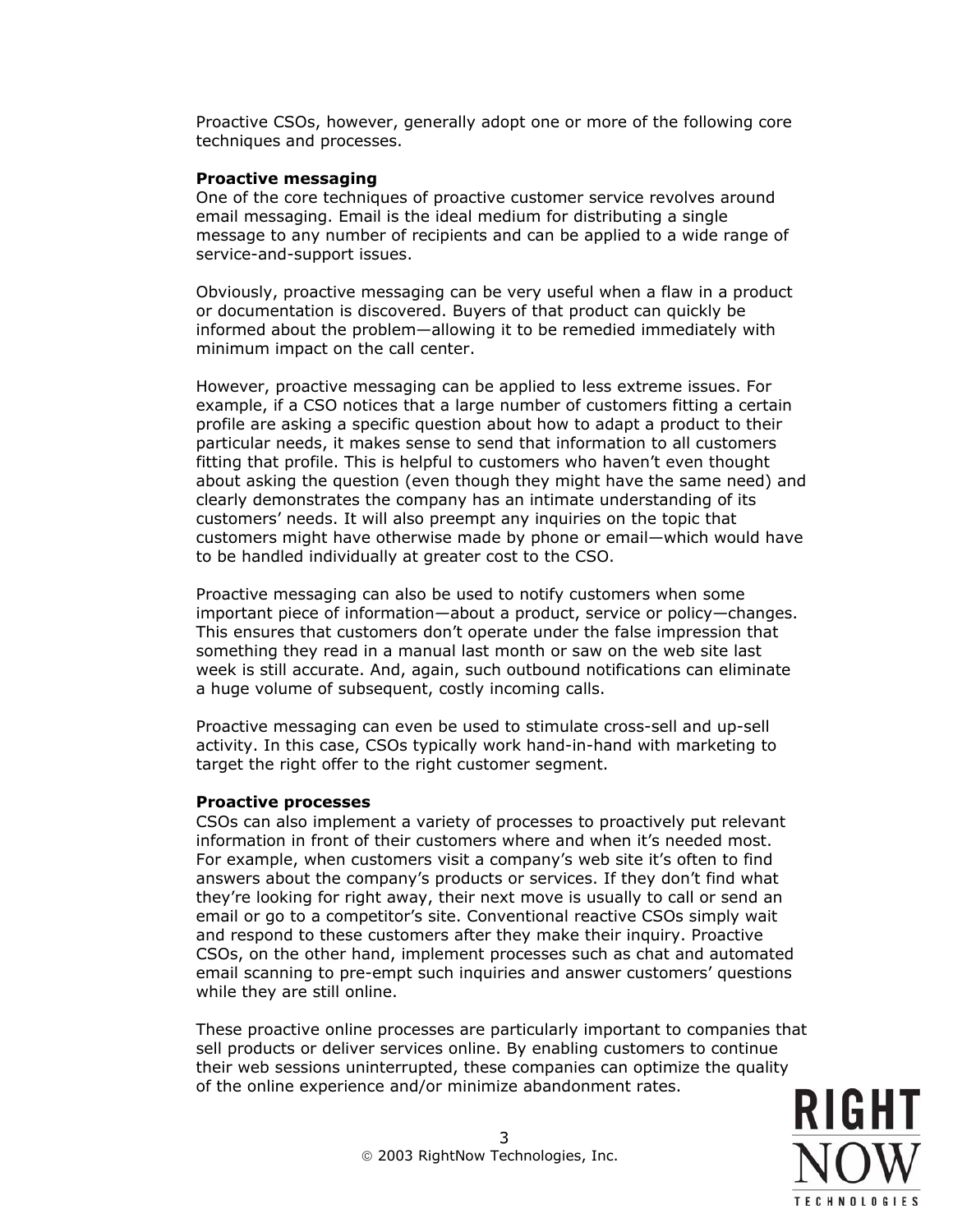Proactive online processes also encourage customers to use online resources, rather than engendering continued reliance on slower, more costly reactive processes. Customers who feel confident that they can find what they need on the web right away are less likely to call an 800 number next time they encounter a problem—resulting in faster service for them and lower costs for the CSO.

#### **Proactive quality assurance**

Most customers won't tell you when your service has failed to meet their standards. Instead, they just take their business elsewhere. That's why it's particularly important for CSOs to proactively monitor both their objective statistical performance and their customers' subjective perception of service quality. This monitoring is vital because you can only improve what you measure. So service metrics—especially when used in conjunction with service level agreements (SLAs) and/or other benchmarks—are essential for achieving quality and productivity gains.

Therefore, proactive CSOs are highly efficient about capturing these metrics. Objective metrics are typically captured through reporting mechanisms that compare statistics such as response times and first-call resolution to organizational goals. Subjective metrics are typically captured through the use of online surveys. In addition to being a good source of statistical data about customers' perceptions, the latter also lets the CSO know immediately if a customer is unsatisfied with a specific interaction. The CSO can then take steps to remedy the situation—which often transforms unsatisfied customers into customers who are even more impressed by the level of attention they've received than they would have been if everything had gone right the first time! These "turnaround" situations often represent the biggest wins for CSOs and result in true customers-for-life.

These proactive practices are rapidly changing the face of customer service. Companies that truly understand the value of their customer relationships are implementing them in order to differentiate themselves from the competition, eliminate "churn" and grow their market footprint. In many cases, this premium customer service is also enabling companies to support premium pricing and/or avoid discounting. And proactive customer service invariably leads to significant cost savings and the ability to support business growth without increasing CSO headcount. Proactive customer service therefore improves bottom-line business performance and can enable business success even during challenging economic times.

## **Requirements of Proactive Customer Service**

CSOs need many things to become truly proactive. They need to have a clear vision of what proactive customer service is and how it can be achieved. They need strong management-level champions who can lead the transition to proactive service and ensure that the objectives of that transition are actually achieved. And they need to do a good job of educating staff about the new techniques and processes being implemented. The transition to proactive customer service also requires the adoption of certain technologies. These include: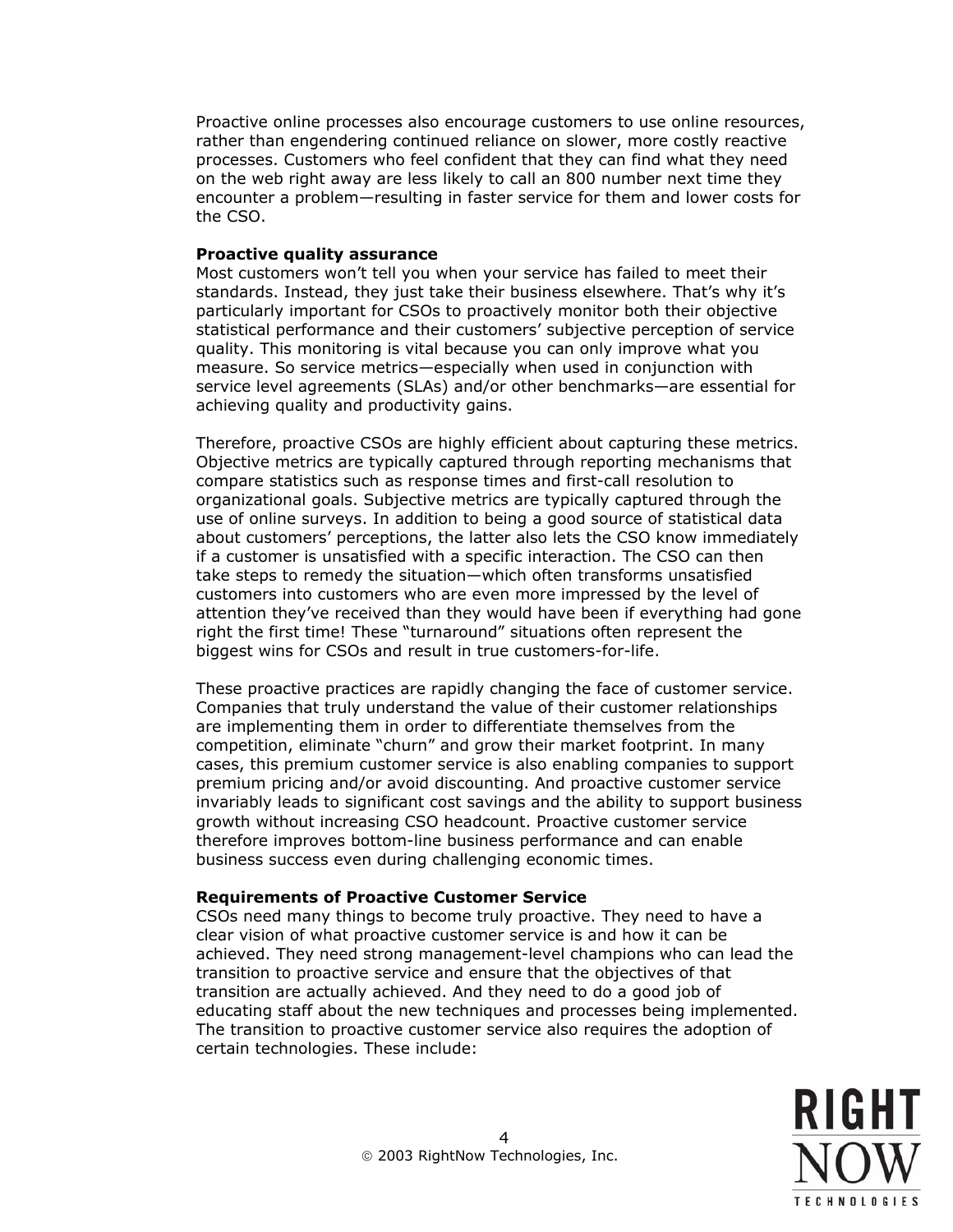### **A multi-channel knowledge base**

Proactive service is about getting answers to customers before they ask questions. Those answers must therefore exist in a well-designed, easily accessible knowledge base. The knowledge base should be driven by customers' actual questions, rather than by the "best guesses" of internal content authors alone. This ensures that knowledge base content always remains relevant to customers' primary needs. The knowledge base must also be easily used across all communication channels (i.e. phone, email, web and chat). This ensures that consistent answers are given to customers regardless of how they contact the CSO or how the CSO contacts them. It also ensures that proactive techniques can be implemented across all channels.

### **A complete email authoring, testing, distribution and response system**

Proactive email involves more than just composing a few lines of text and sending that text to a distribution list. Emails have to be optimally designed and formatted in order to maximize their impact. In some cases, CSOs may want to test different versions of a message with smaller groups and measure their effectiveness before doing a full distribution. Appropriate distribution lists for each type of message have to be created and maintained. And customer responses to those messages must also be managed in an automated manner. Proactive CSOs therefore need an integrated set of tools for easily and flexibly executing these essential tasks.

#### **Knowledge base subscription**

To proactively notify customers about updates and changes, CSOs need some sort of information subscription mechanism. This mechanism should make it easy for customers to choose knowledge items that are of particular importance to them and request automatic notification when those knowledge items change

## **Natural language processing**

To proactively present customers with items from the knowledge base, CSOs need to implement natural language processing to successfully parse inquiries and retrieve appropriate content. In addition to keywords and phrases, such a heuristics engine should also be able to "learn" about content relationships based on observed customer behaviors. For example, a customer who types "My feet hurt" would be guided to information about custom-fit shoes because previous customers whose feet hurt frequently viewed that knowledge item.

## **Full-featured chat**

In order to proactively intervene while customers are still on the web site, CSOs need full-featured chat capabilities. An effective system will manage chat queues and enable CSO staff to make use of existing knowledge base items in the course of their live chat sessions. Chat interactions should be logged in a common system with phone, email and web communications to ensure a complete view of the customer. Co-browsing tools are also useful since they allow CSO staff to directly assist online customers.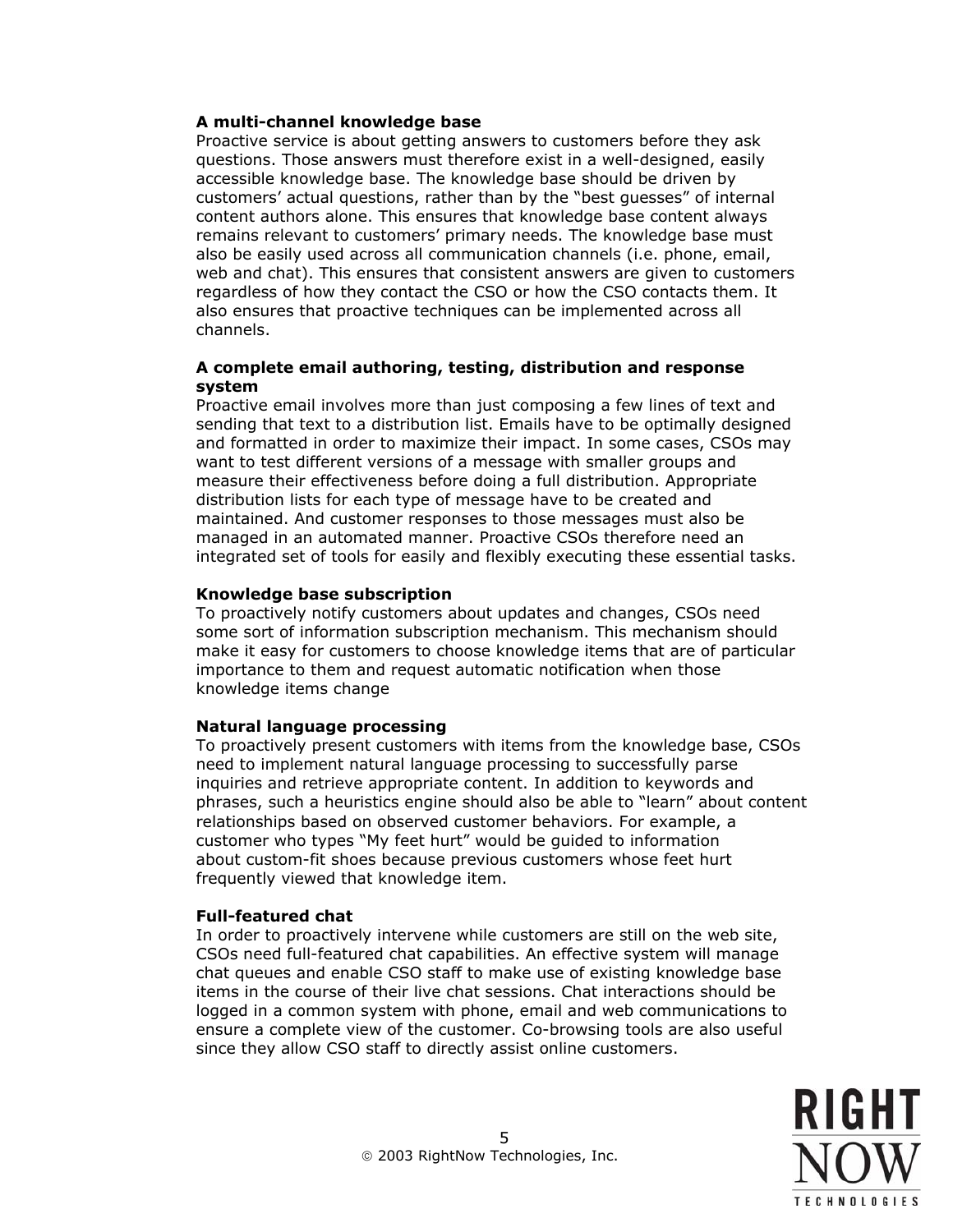#### **Survey and reporting tools**

A variety of tools is useful for tracking objective and subjective service metrics. On the subjective side, simple email surveys can be used to provide customers the opportunity to quickly give numerical scores for service attributes such as speed, helpfulness and professionalism. These scores can be automatically tallied and presented to CSO managers for review. Surveys with low scores can be flagged for immediate individual attention as well. On the objective side, CSOs can use "dashboards" or other report formats to track compliance with both pro forma and contracted SLAs.

Budget constraints and limited IT resources may make the cost of acquiring these technologies prohibitive. That's why hosted applications offer CSOs a highly compelling alternative to internal software deployments. Hosted applications eliminate the initial and lifecycle costs associated with the ownership of software and associated infrastructure. They also enable CSOs to begin experiencing the benefits of these new technologies much more quickly and determine their effectiveness before investing too much money or time. Plus, hosted applications enable CSOs to distribute functionality wherever it's needed—across multiple corporate locations, to external contractors and/or to their staffs' home PCs.

#### **Getting started**

CSOs can't stand still as the world around them changes. They must respond to growing pressures and emerging opportunities. Proactive customer service clearly offers a powerful strategy for exceeding customer expectations, reducing costs and supporting profitable business growth. But to execute this strategy, CSO managers must become agents for change.

New processes must be implemented and new technologies adopted. Fortunately, CSOs don't have to do all this on their own. The technologies and services CSOs need to plan, launch and sustain their proactive customer service initiatives are readily available today. And, by taking advantage of hosted application delivery models, CSOs can deploy proactive customer service technologies without excessive capital investment or risk. Growing competitive pressures make it especially important for CSOs to move quickly. As it becomes more difficult to differentiate products by functionality or price, the quality of a company's customer service is becoming an increasingly critical competitive differentiator. Proactive customer service delivers this differentiation. That makes it a vital strategic imperative for every company.

No company can afford to take its customers for granted. That's why CSOs must move quickly to get proactive and secure the customer relationships on which their companies' futures depend.